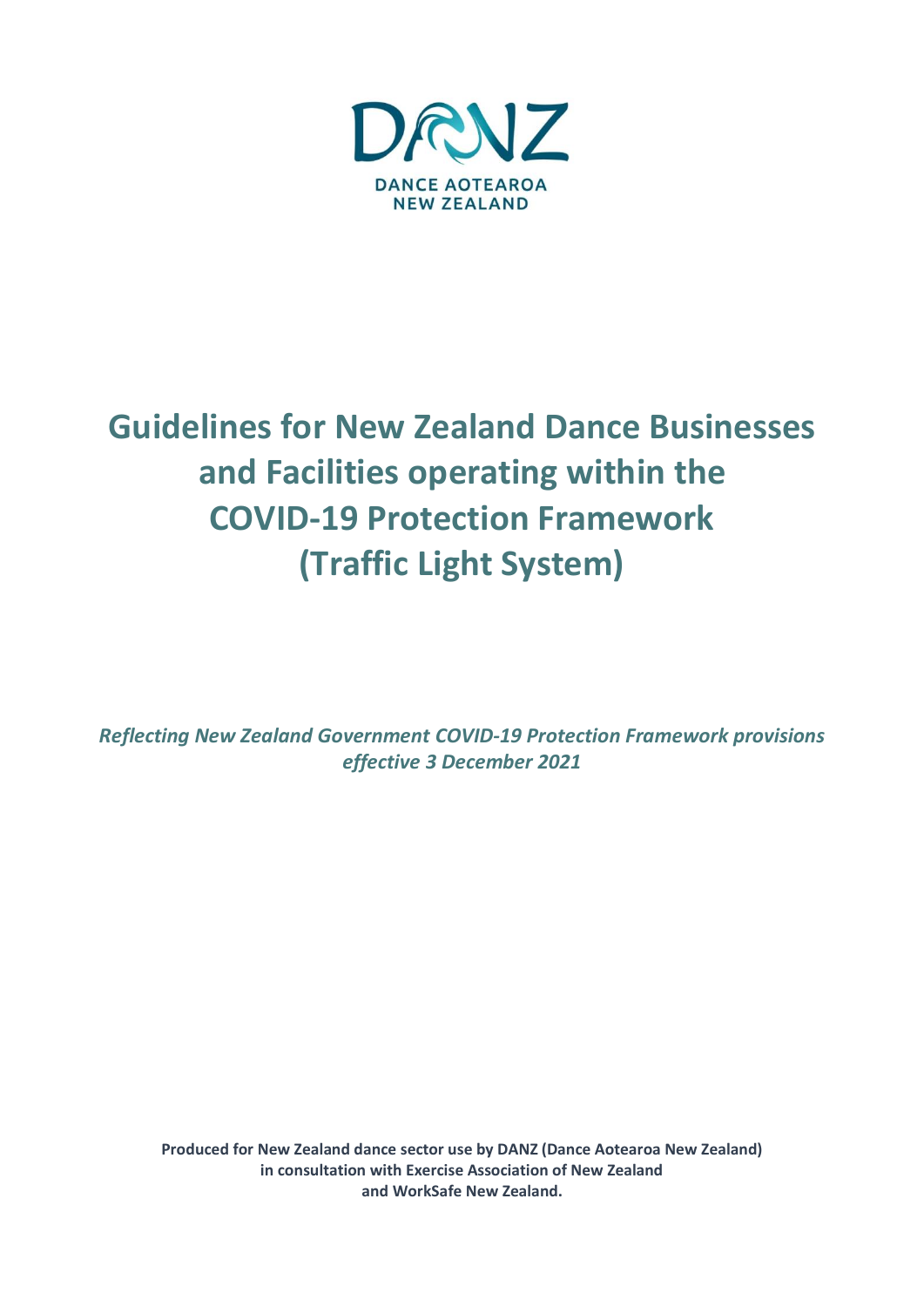## **CONTENTS**

- **1. Introduction**
- **2. Objectives**
- **3. General Guidance and Definitions**
- **4. My Vaccine Pass and NZ Verifier App**
- **5. Guidance Table for Facilities Operating with My Vaccine Pass**
- **6. Guidance Table for Facilities Not Using My**

**Vaccine Pass**

**This document is provided as a service to both members of DANZ and to the wider dance sector of New Zealand. It will be updated in accordance with any further government guidance issued and as additional sector specific information becomes available.**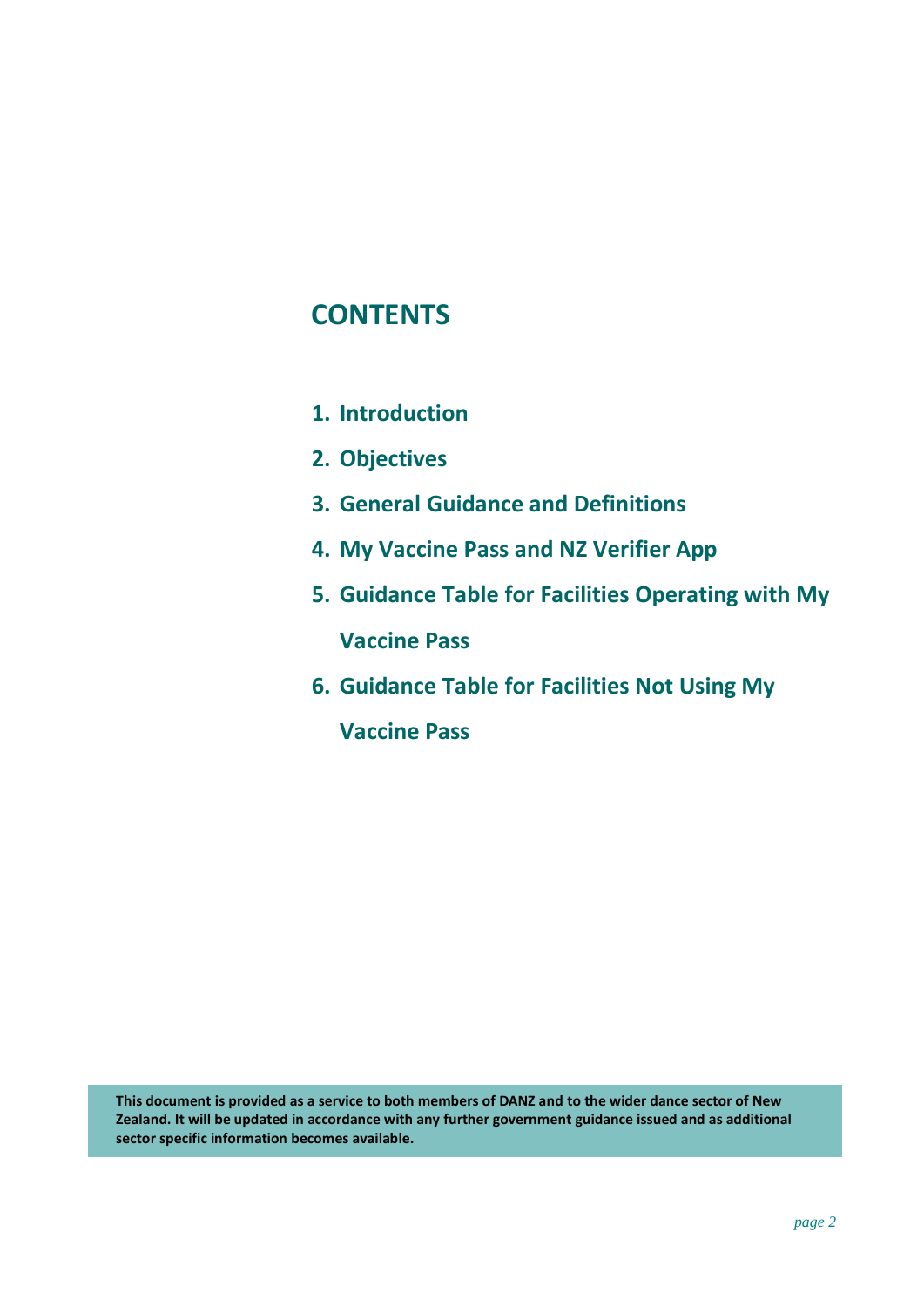## **1. Introduction**

The [COVID-19 Protection Framework](https://covid19.govt.nz/assets/COVID-19-Protection-Framework/COVID-19-Protection-Framework-traffic-lights-summary-table.pdf) (otherwise known as the *Traffic Light System*) is now in force in New Zealand, and seeks to minimise nationwide impact and provide ongoing protection against COVID-19 through three settings – Red, Orange and Green. Businesses, events and facilities may operate under geographical restrictions helping to contain the risk of community transmission and protect the vulnerable. Current regional settings are set out in the [Traffic Lights Map.](https://covid19.govt.nz/traffic-lights/traffic-lights-map/)

These guidelines detail the application of COVID-19 Protection Framework rules as they apply to dance related businesses, services and facilities operating within the Traffic Light system. General COVID-19 risk containment advice provided through the officia[l New Zealand Government COVID-19 Website](https://covid19.govt.nz/) continues to be relevant and should also be followed.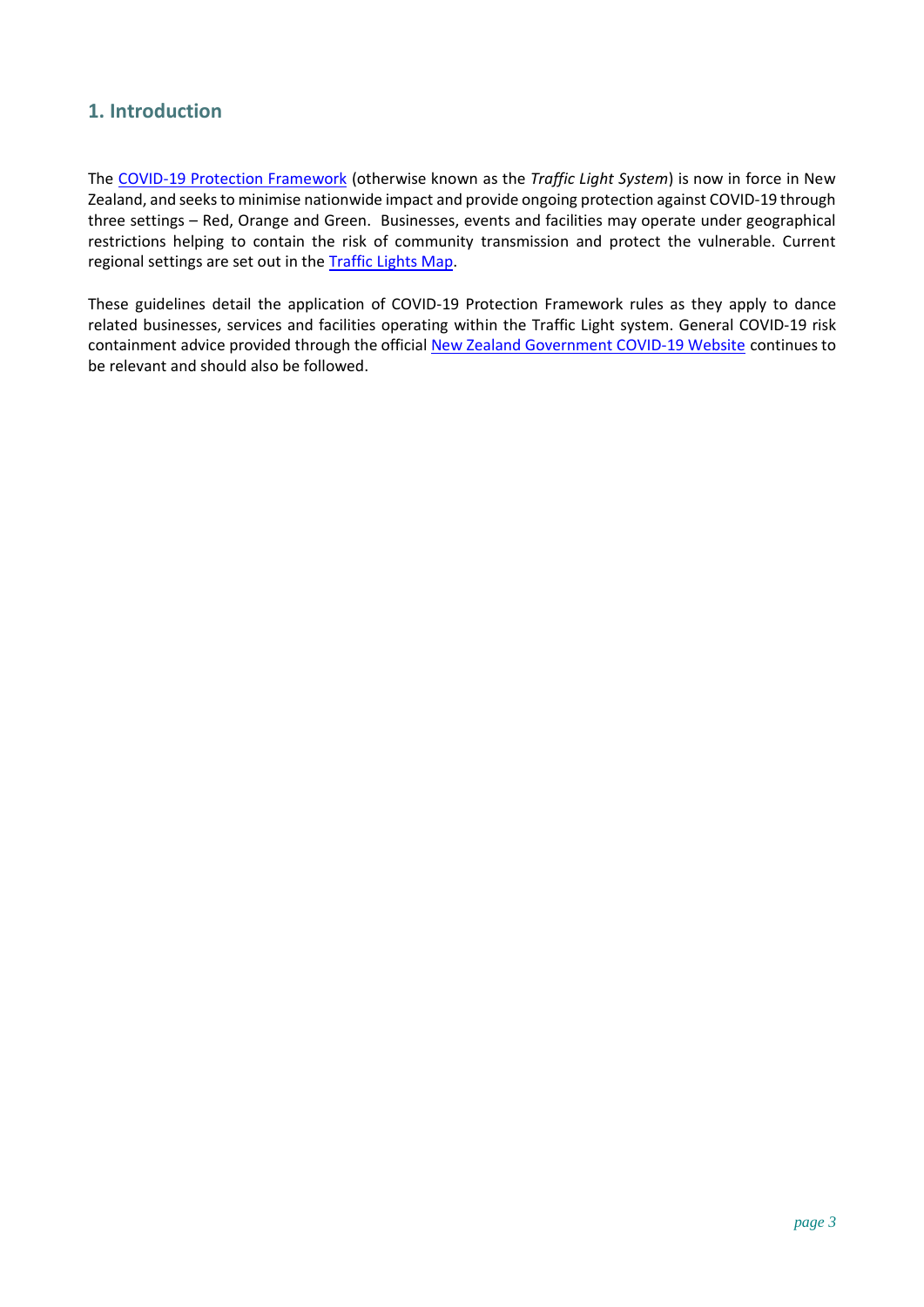## **2. Objectives**

The intent of this document is:

- 1. To provide guidance that promotes a safe operating environment for dance businesses and facilities in New Zealand that complies with New Zealand Government COVID-19 protection provisions, as well as international dance industry good practice.
- 2. To provide "Trust and Confidence" to both the Government and the New Zealand public, that the dance sector takes COVID-19 safety seriously and is taking all reasonable steps towards risk containment.
- 3. Provide supporting guidance to those operating business and community dance facilities in New Zealand on rules applicable at the three traffic light levels (Red, Orange and Green) of the COVID-19 Protection Framework.
- 4. To provide guidance to dance activity providers adopting use of *My Vaccine Pass* for entry to their premises, as well as to those electing not to do so.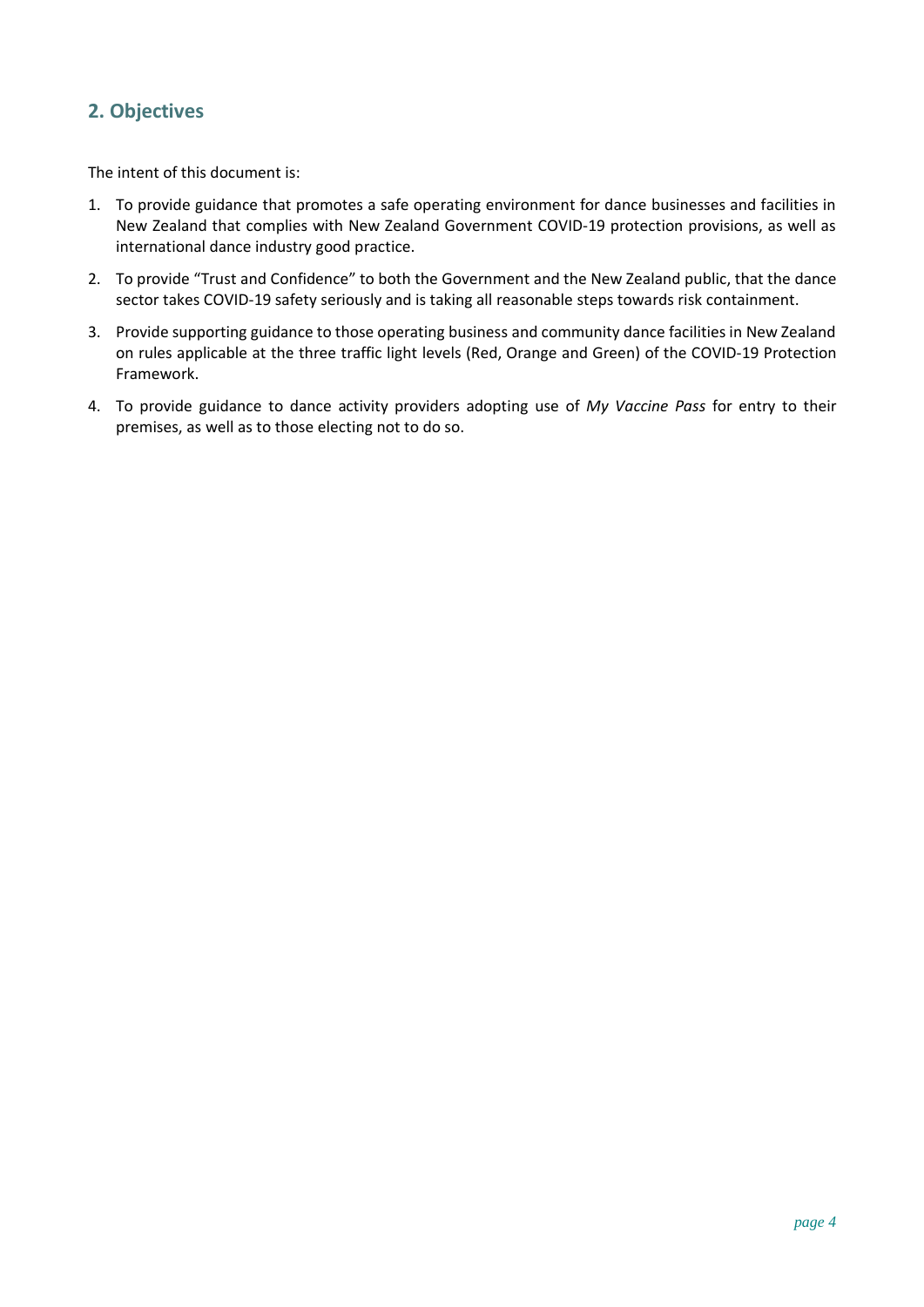### **3. General Guidance and Definitions**

#### **Standard Protocols**

Key COVID-19 risk management and public health protocols remain unchanged under the new traffic light system, namely:

1. Anyone who is sick should stay home (staff, contractors, clients/customers and attendees);

2. Anyone with cold, flu or COVID-19 symptoms should get a COVID-19 test and stay home until they get a negative result;

3. QR scanning (using the COVID-19 app) or signing in to support contact tracing at all three colour settings - red, orange and green;

- 4. Face coverings to help reduce spread required in specified locations/settings;
- 5. Regular hand washing/sanitising;
- 6. Regular disinfecting of shared surfaces;
- 7. Optimum ventilation;
- 8. Physical distancing while out and about.

#### **Definition of "Gym" Includes Dance**

The traffic light system uses the term "Gym" as an umbrella label for venues conducting **structured indoor physical activity including dance.** This covers most indoor physical activity providers including gyms, studios (dance, yoga, private trainers/teachers etc,) and most settings where the public enters and gathers for physical activity and/or exercise indoors.

Also included are owned or hired studios and spaces, even if very small and only offering 1:1 services.

This document also outlines guidance for outdoor activities and private homes.

#### **Definition of "Workers"**

Under the COVID-19 Protection Framework "workers" covers all staff and contractors regardless of how they are engaged and who engages/pays them. In a dance studio setting for example this would mean all management, administrative, technical and artistic staff, teachers, tutors, choreographers, musical accompanists, cleaners, and any other person working in the facility. Within this document the terms "workers" and "staff" may be used interchangeably.

Workers in [Entertainment, Recreation and Exercise](https://www.business.govt.nz/covid-19/covid-19-protection-framework/entertainment-recreation-and-exercise/) businesses and services are legally required to be vaccinated - the first dose by **3 December 2021** (or first day of employment thereafter) and both doses by **17 January 2022**.

#### **Protocols if Staff or Attendees Test Positive for COVID-19**

Any person testing positive for COVID-19 must immediately self-isolate for 10 days (or 14 days if not vaccinated). All close contacts must self-isolate for 7 days and return a negative test. This could mean multiple staff may be unable to return to work for a week or more.

#### **Interpreting 1m Distancing, 100 Capacity Limit and "Defined Space"**

At various times the term "defined space" is used in the context of capacity limits. Dance venues can potentially have multiple "defined spaces" subject to the rules below: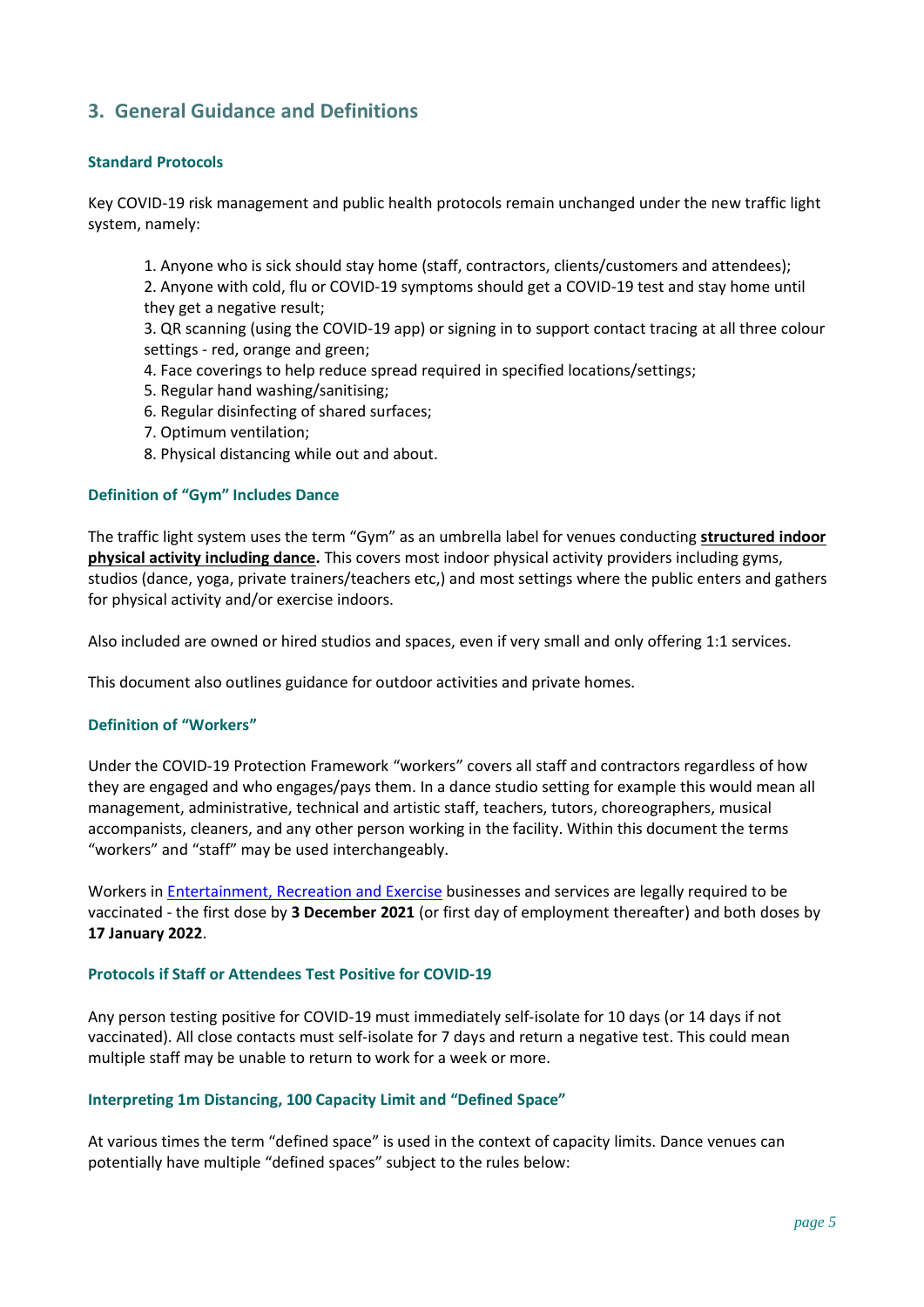- 1. A **defined space** is an indoor area that has no direct airflow to another indoor area being used. It may also be an outdoor area that is separated from other outdoor areas by 2 metres. Separate defined spaces must be managed so that, so far as is reasonably practicable, groups do not mix entering, leaving, or using the premises.
- 2. Whenever the 1 metre rule applies to indoor spaces (GREEN for non-Vaccine Pass venues and RED for Vaccine Pass venues), then the 1 metre should be used to work out capacity i.e. how many attendees can fit into the space with 1 metre distancing. This creates a hard upper limit for the space, or 100 people, whichever is the **lower** number. It does not mean that participants must at all times be 1 metre apart, but they should use best endeavours to be so.
- 3. For outdoor activities the same approach applies with a 100, 50 or 25 person upper limit as outlined in the tables at the end of this document.

#### **Children under 12 years and 3 months**

If your facility has children attending under the age of 12 years and 3 months, they may be treated as "vaccinated", and they must be counted in terms of any capacity limits. This means they can interact with all staff and other vaccinated attendees over the age of 12 years 3 months who are present on the premises where proof of vaccination is required.

#### **Fines**

Fines for breaches of rules related to COVID-19 have recently been increased. They are now up to \$15,000 for a business, and \$4,000 for an individual. Fines apply to a range of situations, including allowing non vaccinated individuals (workers or clients) into a space where *My Vaccine Passes* are required; or not sighting/verifying the vaccine pass of a person coming on to the premises.

#### **Signage**

Businesses and facilities must display posters advertising whether they require people entering to have a *My Vaccine Pass*.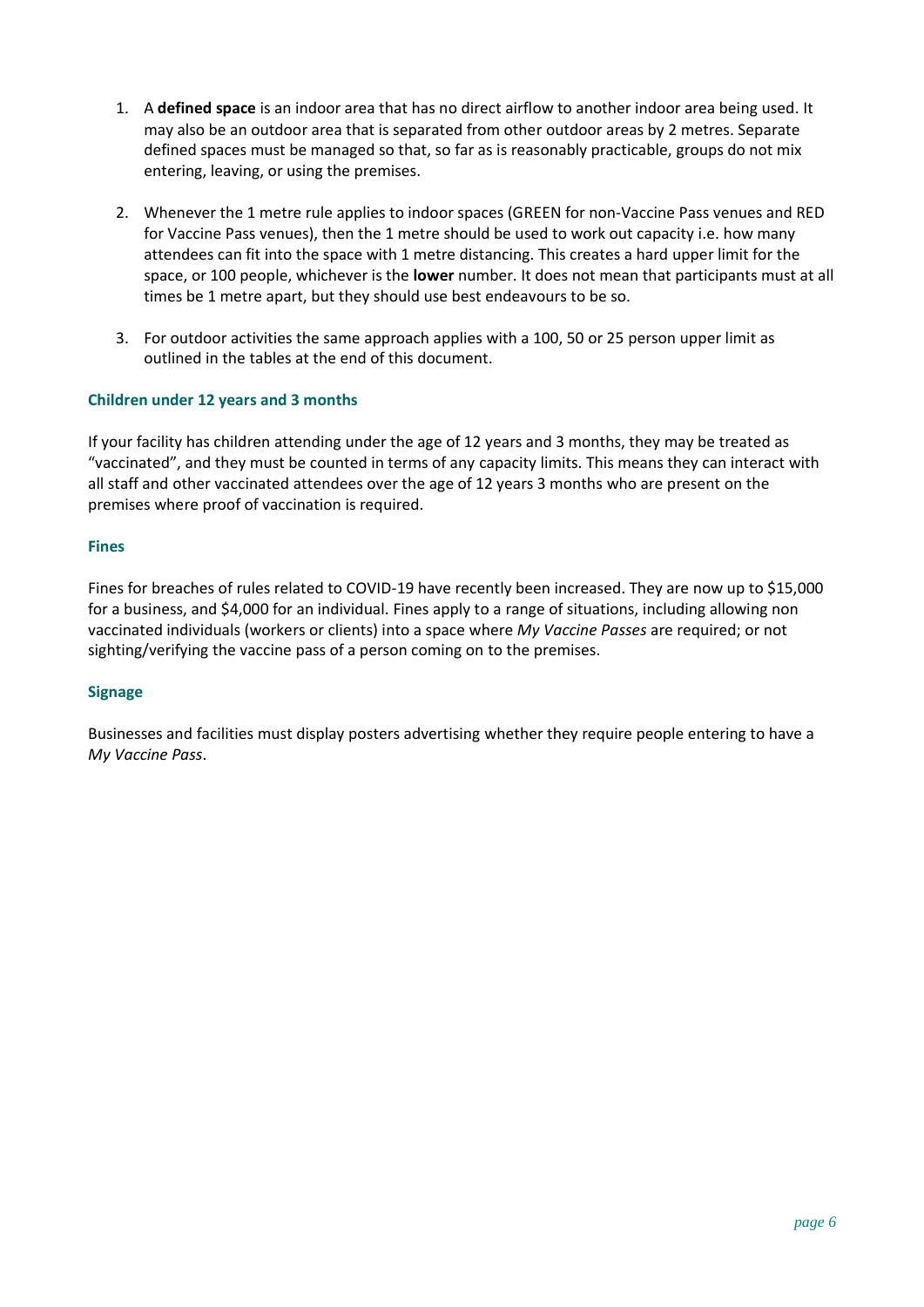## **4. Use of** *My Vaccine Pass* **and** *NZ Pass Verifier*

#### **Terminology**

The Ministry of Health has used the terms *My Vaccine Pass* and *Covid Pass* interchangeably to refer to the QR code people are required to show to prove vaccination status within New Zealand. The *International Travel Vaccination Certificate* is used to show proof of vaccination status when travelling overseas. Both the pass and the certificate are generated from the same place – <https://mycovidrecord.health.nz/> Some people may use the term "certificate" to mean "pass".

#### **Use of My Vaccine Pass and NZ Verifier App**

New Zealand business and facilities will only be able to scan *My Vaccine Pass* using the *NZ Pass Verifier [https://www.health.govt.nz/our-work/diseases-and-conditions/covid-19-novel-coronavirus/covid-19](https://www.health.govt.nz/our-work/diseases-and-conditions/covid-19-novel-coronavirus/covid-19-vaccines/my-covid-record-proof-vaccination-status/nz-pass-verifier#download) [vaccines/my-covid-record-proof-vaccination-status/nz-pass-verifier#download](https://www.health.govt.nz/our-work/diseases-and-conditions/covid-19-novel-coronavirus/covid-19-vaccines/my-covid-record-proof-vaccination-status/nz-pass-verifier#download)*

**Any indoor physical activity facility** is mandated to require Vaccination Passes/Certificates for all staff (including contractors) and all clients/members/attendees if it opens under ORANGE or RED.

While there is an option to operate at GREEN without requiring Vaccine Passes/Certificates, there are restrictions placed on any business doing this, and some major operational issues and communication risks are created swapping in and out of requiring proof of vaccination along with confusion for attendees. We do not therefore recommend swapping between requiring and not requiring Vaccine Pass use.

Full details of how to verify *My Vaccine Pass* are available at [https://www.business.govt.nz/news/requiring](https://www.business.govt.nz/news/requiring-my-vaccine-passes-for-entry/)[my-vaccine-passes-for-entry/](https://www.business.govt.nz/news/requiring-my-vaccine-passes-for-entry/) and is also summarised below:

- 1. The staff member/contractor/client/attendee creates an account at [https://mycovidrecord.health.nz](https://mycovidrecord.health.nz/) and links this to their vaccination record.
- 2. The customer generates a *My Vaccine Pass*, which is emailed to them. This contains a QR code that stores their name and expiry date (6 months from when the pass is generated). As at 5 December over 3.6 million *My Vaccine Passes* have been issued nationally.
- 3. The business must sight the pass, and it is strongly recommended that the pass be verified using the Ministry of Health supplied *NZ Pass Verifier App* (available for Android and Apple devices).
- 4. Businesses that have members (such as studios and gyms) may, with the permission of the individual, record that they have sited/verified the pass and expiry date. That means the member can access the premises without showing their pass again until the date of expiry.
- 5. *My Vaccine Pass* can be viewed digitally (e.g. via Zoom or other computer video link), but it is still strongly recommended to digitally verify the pass shown onscreen using the *NZ Pass Verifier* app.
- 6. Showing ID is optional. We recommend developing a clear policy for when this will be required and applying this consistently e.g. when it is suspected an individual may be using someone else's pass.

#### *Notes:*

• For staff and contractors, the same steps as outlined in Step 4 above can be used i.e. with the permission of the staff member/contractor the business can record that the pass has been verified, and the expiry date recorded. Any person who does not give permission for this will need to show their pass and have it verified **each time** they wish to enter the facility.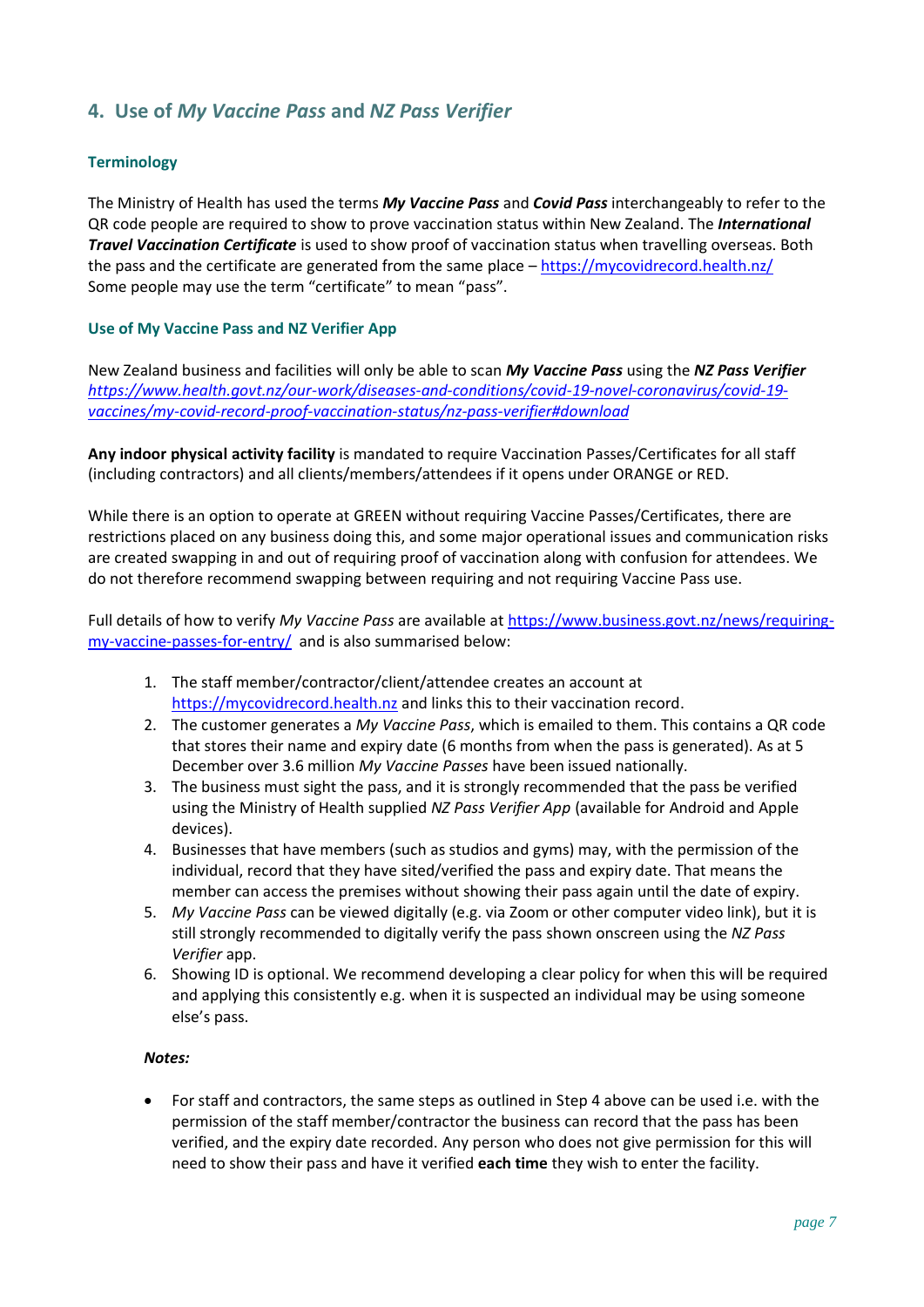- There are no exemptions for non-public facing back office workers or those not dealing with clients. Any person (staff, contractor or client) entering the facility will be required to show their pass and have it verified.
- Unvaccinated staff may continue to work from home if their position allows.
- The *NZ Pass Verifier* app does not store any data (including who was scanned), so can safely be uploaded on staff's personal phones/devices. Facilities may have as many scanning/verification devices as they wish.
- There should be a clearly defined "scanning point" (or points if multiple entrances) where any person entering will have their pass scanned and verified. This will vary by facility and business type but should be as close as possible to the front door/entrance.
- Any person aged 12 years and 3 months or over can create a *My Vaccine Pass* account to generate the vaccine pass.

#### **Data Integration Options**

The Ministry of Health has a data integration option that allows software databases to integrate with the MOH data (subject to strict rules). Check with your database provider to see if they offer this. Those choosing to use this option can regard any attendee who gives permission for their data to be shared to have had their *My Vaccine Pass* sited/verified as required under the Framework rules.

#### **Emailing Client Vaccine Passes**

The Ministry of Health has confirmed that membership-based facilities and businesses such as dance studios and gyms may offer members the option of emailing through their *My Vaccine Pass*, with the following special conditions:

- 1. That it is sited/verified in the normal way i.e. using the *NZ Pass Verifier* app;
- 2. Only the expiry date is recorded under each member's record.
- 3. The email is then deleted.

*The last step is essential as vaccine passes must not be stored in any way* (including in email archives). This process allows operators to permit members to have their vaccine passes verified in advance by emailing it in.

#### **Areas Shared with Other Businesses/Tenants**

Where a studio or business shares an entrance or has shared services (e.g. toilets) with another tenant, there should be no issue as long as both follow the same *My Vaccine Pass* requirement rules.

There are challenges when one operator requires vaccine passes and another does not, especially if there are shared facilities. Government guidance is that in a shared space, vaccine pass and general rule requirements apply according to activity. If you are an operator who carries out a number of different activities, or you operate in a shared space, you may need to apply different rules. For example, a dance studio or activity may be set up in a mall (general retail rules apply) or may run adjoining café services (food and beverage rules apply) or may have sub tenants.

For large recreation facilities operating with vaccine passes, any shared spaces should follow the rules for "public facilities", and then have an entrance check set up for individual studio spaces to site/verify passes. Note: This is one of the few times when "public facility" rules apply as indoor physical activity businesses/facilities are not regarded as public facilities under the traffic light system.

We recommend keeping rules as simple as possible. If you have sub-tenants, then it is reasonable (and perhaps easiest) for your venue's rules to apply equally to all subtenants.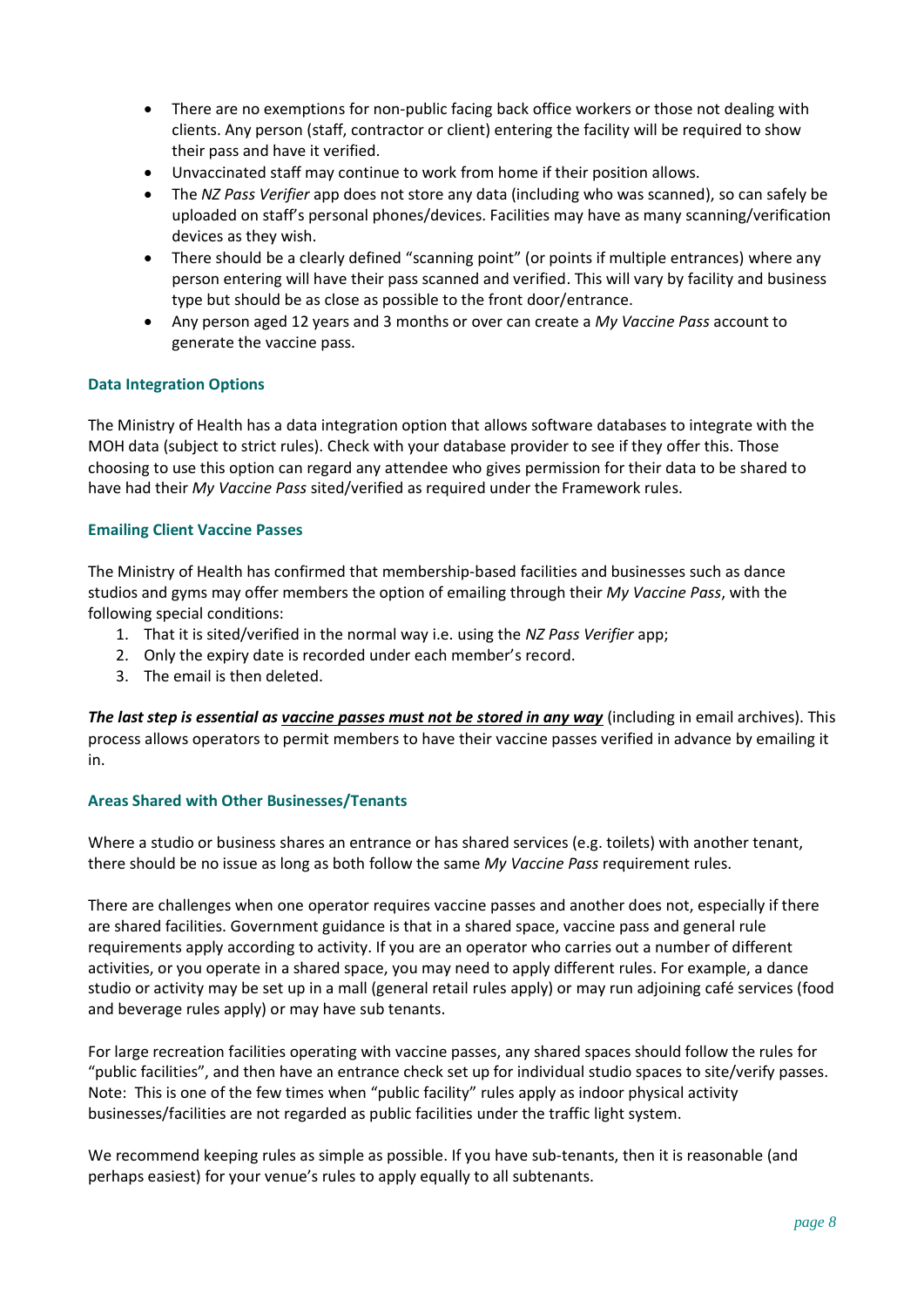If you are the sub-tenant/co-tenant, and have shared services with a business that has non-vaccinated customers while you are operating with vaccine passes, then you will need to ensure the practices within the shared service area are based on it being an "unvaccinated space" i.e. masks and distancing will apply.

#### **Overseas Vaccinations**

Individuals who were vaccinated overseas can apply to the Ministry of Health to have this recognised (the process is outlined in full on the MOH website). Those that are successful then receive a regular New Zealand *My Vaccine Pass*. Do not accept an overseas certificate/vaccine passport - only accept a New Zealand Government issued *My Vaccine Pass*.

#### **Medical Exemptions**

There will only be a small number of individuals within New Zealand who have been granted a medical exemption from being vaccinated. Those who do have a medical exemption will still be able to generate a *My Vaccine Pass* and show this in the normal way i.e. facilities will not know when someone has a medical exemption, and can verify the pass in the usual way. Letters of exemption (including those from doctors) are not valid exemptions – in all cases ask for a *My Vaccine Pass*.

#### **Special Temporary Exemption Letters**

**Special Temporary Exemption Letters**

The Ministry of Health announced that immediately prior to activation of the Traffic Light System on 3 December, over 70,000 temporary exemptions were granted to applicants unable to secure a *My Vaccine Pass* pending resolution of processing issues. These included individuals whose overseas records were not yet loaded or had other errors needing correction. The MOH media release may be viewed here: [https://www.health.govt.nz/news-media/media-releases/interim-solution-people](https://www.health.govt.nz/news-media/media-releases/interim-solution-people-waiting-their-my-vaccine-pass)[waiting-their-my-vaccine-pass](https://www.health.govt.nz/news-media/media-releases/interim-solution-people-waiting-their-my-vaccine-pass)

MOH has asked that business operators and facilities accept these exemption letters (valid until 11.59pm 14 December 2021) in lieu of *My Vaccine Pass.* A sample of the letter follows and if one of these is presented to you, you may accept the person onto your premises.

#### **Link to EXAMPLE Special Temporary Exemption Letter:**

| Temporary exemption from the requirement to produce a My Vaccine Pass under the COVID-18 Protection Framework                                                                                                                                                                                                                                                                                                                                                 |  |
|---------------------------------------------------------------------------------------------------------------------------------------------------------------------------------------------------------------------------------------------------------------------------------------------------------------------------------------------------------------------------------------------------------------------------------------------------------------|--|
| You have requested a My Vaccine Pane.                                                                                                                                                                                                                                                                                                                                                                                                                         |  |
| This is a record of your temporary exemption from the requirement to produce a My Vaccine Pleis as required at businesses<br>and organizations under the COVID-19 Protection Framework.                                                                                                                                                                                                                                                                       |  |
| This is valid until 11.59 pm 14 December 2021.                                                                                                                                                                                                                                                                                                                                                                                                                |  |
| <b>Creises chemifying number: KYX125</b>                                                                                                                                                                                                                                                                                                                                                                                                                      |  |
| <b>Was new.</b>                                                                                                                                                                                                                                                                                                                                                                                                                                               |  |
| Temporary exemption from the requirement to produce a My Vaccine Pass under the Traffic Light Byoken.                                                                                                                                                                                                                                                                                                                                                         |  |
| We have renationf your request for possibilities in updating details telefoliated with your Cover 15 countrative records in order to obtain a My<br>Viscone Pass. Because of the high number of people requesting individual support for their Covid-15 vaccination records we have not been<br>able to instrume una request in long for the transition to the nate Coast Protection Francisco (the Traffic Labl Sustaini) at 11.53 pm an 3.<br>December 2021 |  |
| This small what provides you with a temporary assemption from the requirement to produce a My Vaccine Pass. The exemption is given<br>wider clause 105 of the COVID-19 Public Health Reserves (Projection Formework) Order 2021. This is an interior sciution for painting access<br>to many of the termings that require a My Vaccore Paus under the Traffic Light System.                                                                                   |  |
| K is valid until 11 Stark an 14 December 2021.                                                                                                                                                                                                                                                                                                                                                                                                                |  |
| Our learn is working trainesty to process your inspect and reaches any teams you are experiencing in interests a My Vancine Pass. We will<br>Se in bluch with you taken we have completed this.                                                                                                                                                                                                                                                               |  |
| In the starty you can prosent this amail materal of a My Yaccors Page. We set fourneess and organizations to accept it in the of the My<br><b>Viening Para</b>                                                                                                                                                                                                                                                                                                |  |
| If you have already received your My Vaccine Place, please Spring TVs crival.                                                                                                                                                                                                                                                                                                                                                                                 |  |
| Please rich that this entail is not official conformation that you are fully recommend, and access to a particular writing is at the discretion of the<br>business or organization stucked.                                                                                                                                                                                                                                                                   |  |
| I want to woure you that you do not read a My Vaccore Pake to eccess exceeded services out-on supermarkets, pharmaces and pakel.<br>stations, or to participate in many everyday activities.                                                                                                                                                                                                                                                                  |  |
| Thank you for your patience as our learn manages art unprecedented number of requeste.                                                                                                                                                                                                                                                                                                                                                                        |  |
| <b>Tours simparely</b>                                                                                                                                                                                                                                                                                                                                                                                                                                        |  |
| <b>Sr Autors Woordsex</b>                                                                                                                                                                                                                                                                                                                                                                                                                                     |  |
| To Turny Whakaras mi to Hausra                                                                                                                                                                                                                                                                                                                                                                                                                                |  |
| <b>Elegantor Correrat of Hostin</b>                                                                                                                                                                                                                                                                                                                                                                                                                           |  |
|                                                                                                                                                                                                                                                                                                                                                                                                                                                               |  |
| New Zealand Government                                                                                                                                                                                                                                                                                                                                                                                                                                        |  |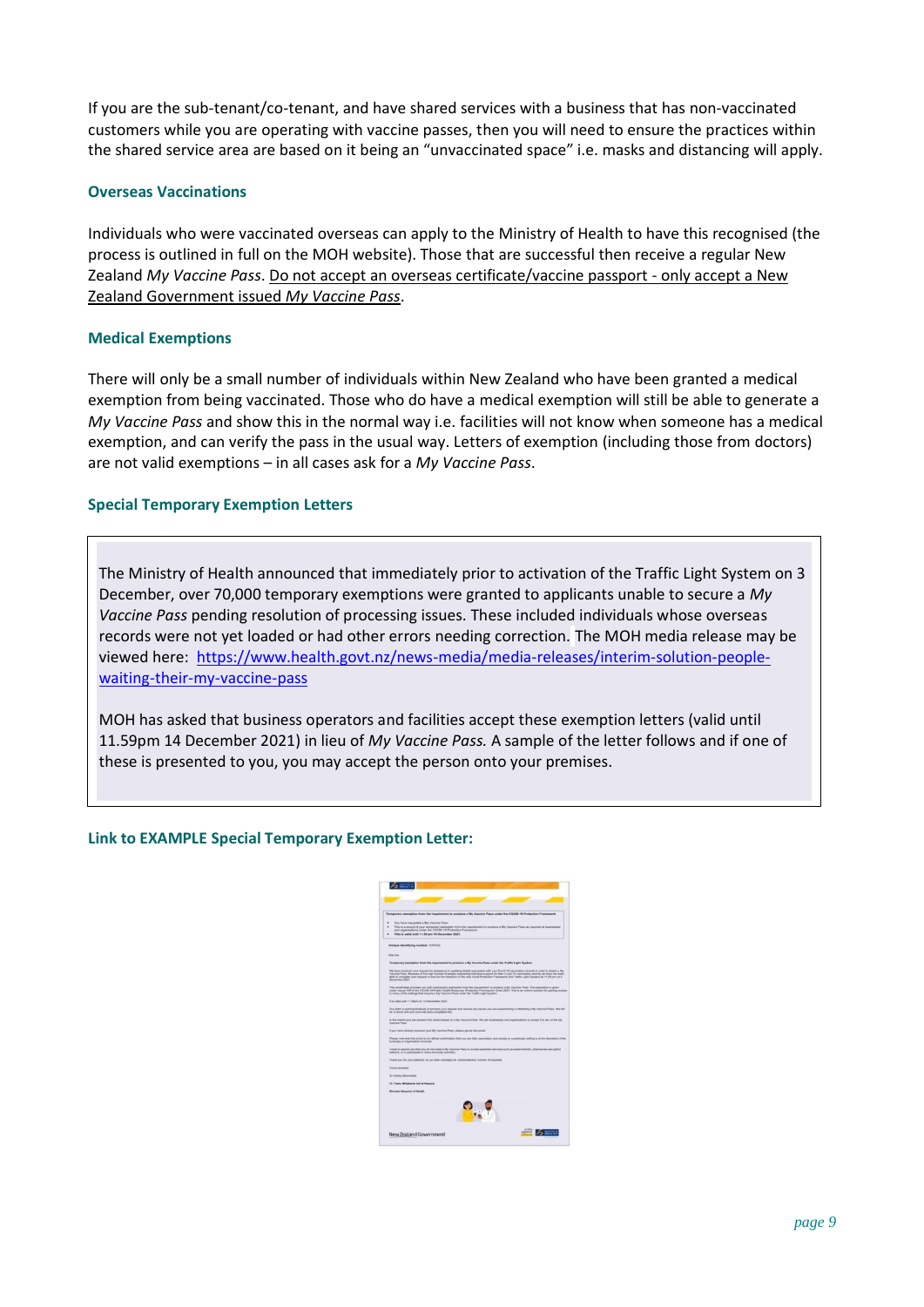## **5. Guidance for Facilities Operating with My Vaccine Pass Requirement**

The following table highlights some key requirements for indoor physical activity facilities requiring proof of vaccination for access to their premises.

| <b>TOPIC</b>                                                                          | <b>RED</b>                                                                                                                             | <b>ORANGE</b>                                              | <b>GREEN</b>                                                |
|---------------------------------------------------------------------------------------|----------------------------------------------------------------------------------------------------------------------------------------|------------------------------------------------------------|-------------------------------------------------------------|
| <b>CAN THE VENUE</b><br>OPEN?                                                         | Yes. Capacity limit 1<br>metre distancing or<br>100 people per<br>defined space<br>(whichever is lesser).<br>Same applies<br>outdoors. | Yes - no number<br>limits. Same applies<br>outdoors.       | Yes - no number<br>limits. Same applies<br>outdoors.        |
| <b>MASK</b><br><b>REQUIREMENT</b>                                                     | Encouraged<br>including outdoors.                                                                                                      | Encouraged indoors.<br>Not mandatory<br>during exercise.   | Optional                                                    |
| <b>CLASSES/TRAINING</b><br><b>UNVACCINATED</b><br><b>OUTDOORS</b>                     | Yes. Capacity limit 1<br>metre distancing or<br>25 people.                                                                             | Yes. Capacity limit 1<br>metre distancing or<br>50 people. | Yes. Capacity limit 1<br>metre distancing or<br>100 people. |
| <b>WATER COOLERS</b>                                                                  | Can be used                                                                                                                            | Can be used                                                | Can be used                                                 |
| <b>CONTACT</b><br><b>ACTIVITIES (E.G.</b><br><b>CLIENT/TEACHER</b><br><b>CONTACT)</b> | Allowed                                                                                                                                | Allowed                                                    | Allowed                                                     |
| <b>UNVACCINATED</b><br><b>STAFF</b>                                                   | Not allowed on<br>premises. Can only<br>work remotely.                                                                                 | Not allowed on<br>premises. Can only<br>work remotely.     | Not allowed on<br>premises. Can only<br>work remotely.      |
| <b>GROUP ACTIVITY</b>                                                                 | Yes. Capacity limit 1<br>metre distancing or<br>100 people.                                                                            | No restrictions                                            | No restrictions                                             |
| <b>FANS / AIR</b><br><b>CIRCULATION</b>                                               | Awaiting advice<br>from MBIE/MOH                                                                                                       | <b>Awaiting advice</b><br>from MBIE/MOH                    | Awaiting advice<br>from MBIE/MOH                            |
| <b>ACCESS TO</b><br><b>PREMISES BY</b><br><b>SINGLE JABBED</b><br><b>INDIVIDUALS</b>  | Workers - yes until<br>17 January. All<br>others - no.                                                                                 | Workers - yes until<br>17 January. All<br>others - no      | Workers - yes until<br>17 January. All<br>others - no.      |